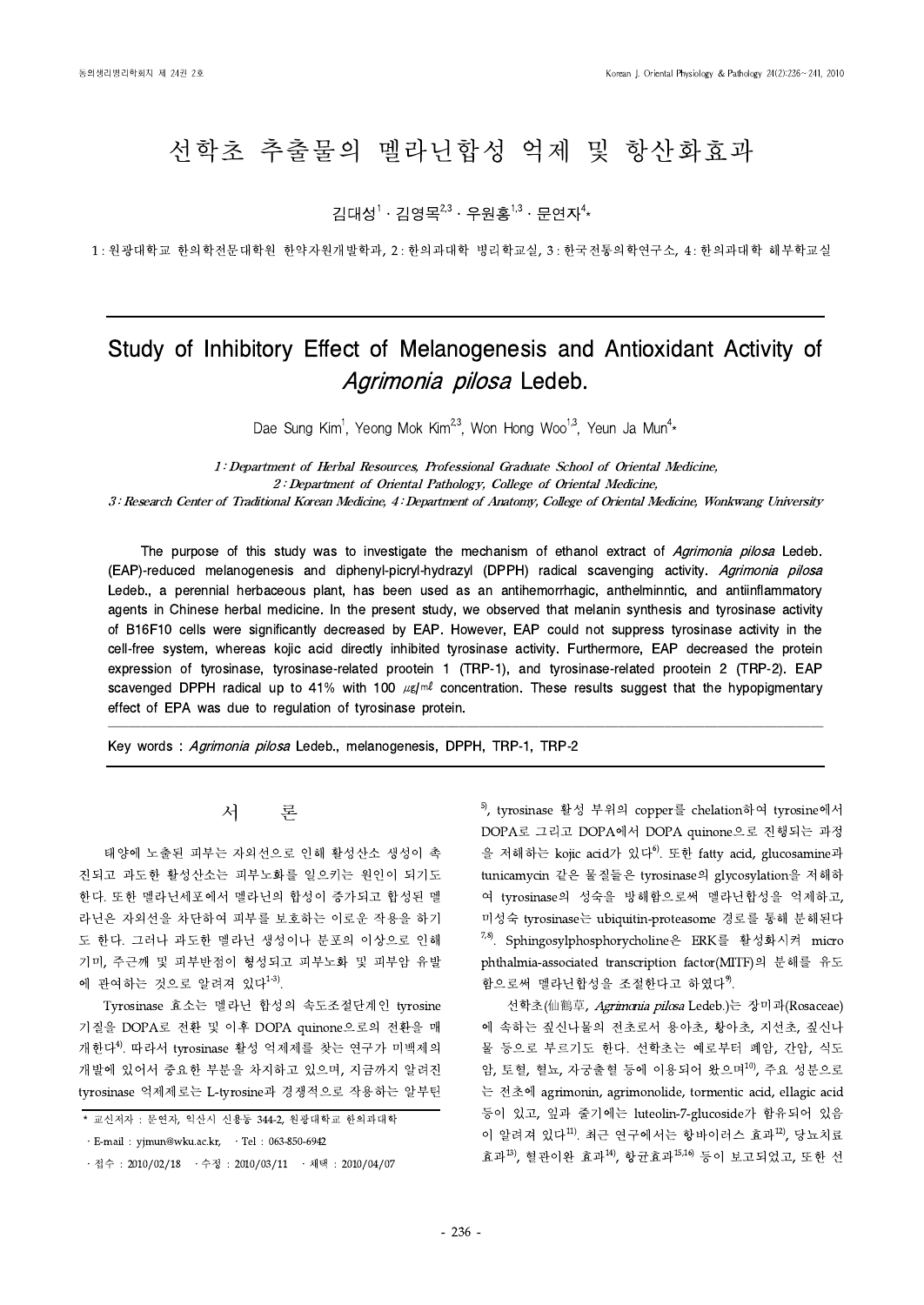학초의 isocoumarin은 간암 세포주의 생육을 억제하며, 간세포 독성에 대한 보호 작용이 있음이 밝혀졌다17). 본 연구는 선학초 에탄올 추출물이 B16F10 세포에서 tyrosinase 활성과 멜라닌합성 에 대한 조절 메커니즘과 DPPH 라디칼 소거 효능을 나타내는지 조사하였다.

## 재료 및 방법

#### 1. 시료 추출

실험에 사용된 선학초는 (주)옴니허브에서 구입한 것으로 경 북 영천에서 재배된 것을 사용하였다. 선학초 200 g에 100% 에 탄올 2 L를 가하여 3일 동안 실온에서 추출하였고, 침전물을 여 과한 후 감압 농축 하여 4.63 g(수율 2.32%)의 시료를 얻었다. 시 료는 냉동실에 보관하였으며 DMSO에 녹여 실험에 사용하였다.

## 2. 시약

Dulbecco's modified Eagle medium(DMEM), fetal bovine serum(FBS)은 Gibco(NY, USA)사 제품을, tyrosinase, TRP-1, TRP-2는 Santa Cruz(CA, USA)사 제품을, anti-Goat, anti-Rabbit anti-Mouse IgG HRP conjugate antibody는 ZYMED(CA, USA) 사 제품을, hybond-ECL nitrocellulose membrane는 Amersham Biosciences(Buckinghanshire, England)사 제품을, western blotting detection reagent는 iNtRON(seongnam, korea)사 제품 을, non-fat skim milk는 Becton(Le Pont de Claix, France)사 제 품을, dimethylsulfoxide(DMSO), phenylmethyl sulfonyl fluoride(PMSF), leupeptin, aprotonin, N,N,N',N' tetrametylethylenediamine (TEMED), thiazolyl blue tetrazolium bromide(MTT), L-3,4-dihydroxyphenyl alanine(L-DOPA)은 Sigma사 제품을, 단백질 정량 시약은 Bio-Rad(CA, USA)사 제품 을 사용하였다.

## 3. 세포주 배양

B16F10 세포는 5% fetal bovine serum(FBS)과 100 U/ml penicillin, 100 ㎍/㎖ streptomycin, 0.25 ㎍/㎖ amphotericin B 를 첨가한 Dulbecco's Modified Eagle Medium (DMEM)을 사용 하여 37℃, 5% CO2에서 배양하였다.

#### 4. 세포 생존율 측정

세포생존율 측정은 Mosmann의 방법<sup>18)</sup>에 의하여 실시하였 다. 24-well 배양 용기에 B16F10 세포를 7×10<sup>3</sup> 개씩 분주하고 24 2 mM 1 시간 배양 후 선학초 에탄올추출물을 여러 농도로 처리한 다음 37℃, 5% CO<sup>2</sup> 하에서 1일간 배양하였다. 배양 후 최종 농도 0.5 ㎎/㎖로 MTT 용액을 넣어 3시간 배양한 다음 상층액을 제거하 고, 형성된 formazan을 DMSO(1 ml)로 녹여서 ELISA reader를 이용하여 540 nm에서 흡광도를 측정하였다.

#### 5. Tyrosinase 활성 측정

세포내 tyrosinase 활성은 Martinez-Esparza 등의 방법<sup>19)</sup>으

로 측정하였다.6-well 배양용기에 B16F10 세포를 각각의 well 당 8.5×10 <sup>4</sup> 개씩 분주하여 24시간 배양한 후, 선학초 에탄올추출 물을 25, 50 ㎍/㎖로 처리하고 3일간 배양한 후 PBS로 2회 세척 하고, 5 mM EDTA가 포함된 0.1 M sodium phosphate buffer(SPB, pH 6.8) 1 ㎖에 1%(V/V) Triton X-100과 0.1%(V/V) 의 0.1 M PMSF를 혼합한 lysis buffer를 200  $\mu$  씩 분주하고 세포 를 수거하여 얼음에서 30분간 용해시킨 다음 4℃, 15,000 rpm에 서 30분간 원심분리 하여 얻은 상층액을 tyrosinase 활성 측정에 사용하였다. 단백질 정량은 Bradford 시약으로 595 nm에서 흡광 도를 측정하여 동량의 단백질 양을 계산하였으며, 계산된 단백질 과 0.1 M SPB의 총량이 150 ㎕가 되도록 분주 하고 0.1%(W/V) L-DOPA를 50 ㎕씩 분주하여 37℃에서 1시간 반응시켰으며, 30 분 간격으로 405 nm에서 흡광도의 변화를 측정하였다.

#### 6. Cell-free tyrosinase 활성 측정

B16F10 세포를 10 ㎝ 배양용기에 3×10<sup>5</sup> 개씩 분주하여 4일 간 배양하여 세포를 수거하고, 5 mM EDTA가 포함된 0.1 M sodium phosphate buffer(SPB, pH 6.8) 1 ㎖에 1%(V/V) Triton X-100과 0.1%(V/V)의 0.1 M PMSF를 혼합한 lysis buffer로 용해 하여 얻은 상층액을 tyrosinase 활성 측정에 사용하였다. 이 상층 액에 선학초 에탄올추출물을 농도별로 처리한 후 L-DOPA를 넣 고 37℃에서 30분 간격으로 1시간동안 405 nm에서 흡광도의 변 화를 측정하였다.

#### 7. 멜라닌 합성양의 측정

멜라닌 정량은 Hosei 등의 방법<sup>20)</sup>을 변형하여 사용하였다. 직경 6 ㎝ 배양용기에 1.5×10 <sup>5</sup> 개씩 분주하여 24시간 배양한 후, 선학초 에탄올추출물 25, 50 ㎍/㎖씩 처리한 다음 3일간 배양하 였으며, 각 군당 2×10 <sup>6</sup> 개씩 수거하여 lysis buffer(5 mM EDTA, 0.1 M SPB(pH 6.8), 1% Triton X-100)로 세포를 용해하였다. 원 심분리 하여 얻은 세포 침전물은 알코올로 세척한 후 10% DMSO가 첨가된 1 N NaOH 용액으로 90℃에서 1시간 용해하여 405 nm로 흡광도를 측정하였다.

#### 8. Western blot 분석

B16F10 세포를 10 cm 배양용기에 3×10<sup>5</sup> 개씩 세포를 부착시 키고 25, 50 ㎍/㎖씩 선학초 에탄올추출물을 처리하고 3일 동안 배양하였다. 배양된 세포를 모두 수거하여 lysis buffer(1× RIPA buffer 1  $\mathfrak{m}\ell$ , 1  $\mathfrak{m}$ M PMSF, 1  $\mu$ g/ $\mathfrak{m}\ell$  aprotinin, 1  $\mu$ g/ $\mathfrak{m}\ell$  leupeptin, 2 mM DTT)로 30분간 용해시킨 후, 13,000 rpm에서 30분간 원심 분리 하여 상층액을 취하였다. 단백질은 Bradford 시약을 이용하 여 정량하였고, 계산된 단백질과 2× sample buffer(1 ㎖ glycerol, 0.5 ㎖ β-mercaptoethanol, 3 ㎖ 10% SDS, 1.25 ㎖ 1 M Tris-HCl,  $2 \mu$ g bromophenol blue)를 동량으로 혼합한 후 총 단백질 40  $\mu$ g 을 10% SDS polyacrylamide gel에서 전기영동 하였다. Nitrocellulose membrane로 전이시키고 5% non-fat skim milk로 blocking 시킨 후, tyrosinase, TRP-1, TRP-2 antibody를 1:1000으 로 희석하여 각각 실온에서 1시간 30분 동안 반응시켰다. TBST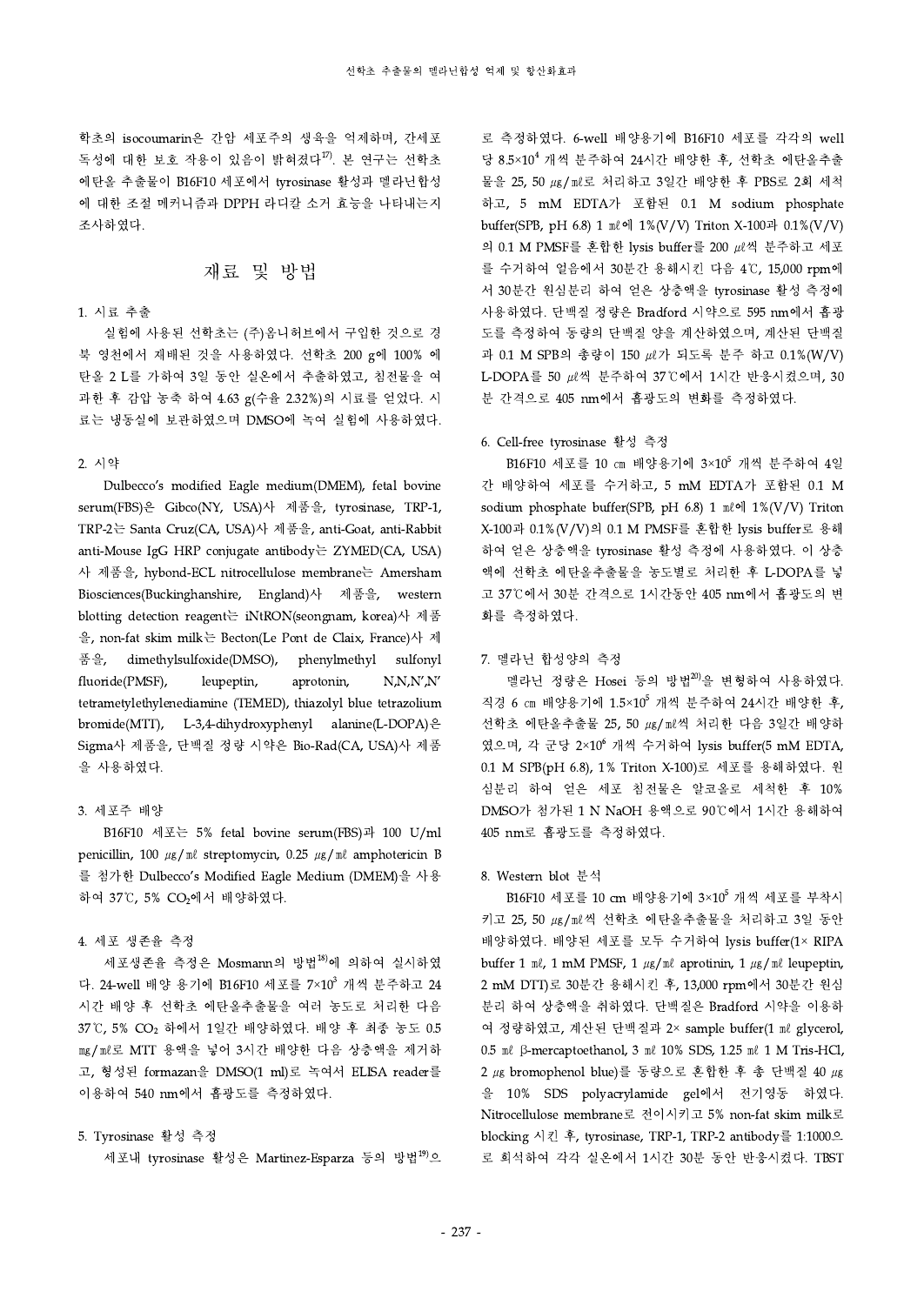로 3회 세척한 후, 2차 antibody를 1:3000으로 희석하여 실온에서 1시간 동안 반응시켰다. TBST로 세척한 후 ECL 용액으로 발색 후 ChemiDoc을 이용하여 band의 사진을 촬영하였다.

#### 9. DPPH 라디칼 소거능

활성산소 소거능은 Blosis 방법<sup>21)</sup>에 의한 DPPH 라디칼 소거 법으로 측정하였다.즉, 선학초 에탄올추출물을 메탄올에 녹여 준비하고, 메탄올에 녹인 0.3 mM DPPH 용액을 첨가하여 실온 에서 30분간 반응시킨 후 517 nm에서 흡광도를 측정하였다.

#### 10. 통계처리

실험 결과는 student's t-test를 이용하여 p-value를 구하였으 며, p<0.05인 경우 \*, p<0.01인 경우 \*\*로 유의성이 있다고 표시하 였다.

## 결 과

#### 1. 세포독성 검사

선학초 에탄올추출물이 B16F10 세포에 미치는 생존율을 조 사하기 위하여 12.5, 25, 50 ㎍/㎖로 처리하여 세포 생존율을 측 정하였다. 실험 결과 대조군 100%에 비해 선학초 에탄올추출물 처리군은 98%, 94.6%,93.5%의 생존율을 보였다(Fig. 1).



Fig. 1. Effect of ethanol extract of *Agrimonia pilosa* Ledeb. (EAP) on the cytotoxicity. Cells treated with EAP at different concentrations for 1 day was assayed using MTT. Data are mean  $\pm$  S.D. of triplicate experiments.  $\pm$  SD. \*\*p<0.01 compared to the untreated control.

#### 2. 멜라닌 합성 억제 효과

세포내의 멜라닌 합성양의 변화를 측정하기 위하여 선학초 에탄올추출물을 25 ㎍/㎖, 50 ㎍/㎖로 처리하고 3일간 배양하고 2×10 <sup>6</sup>개의 세포를 수집한 다음 세포를 용해하여 멜라닌 합성양 의 변화를 측정한 결과 Fig. 3B와 같았다. 선학초 에탄올추출물 25 ㎍/㎖는 79%, 50 ㎍/㎖는 57%로 멜라닌 합성 양을 현저하게 감소시켰으며(Fig. 2B), 멜라닌색소 침착을 육안으로 관찰한 결과 또한 확실한 색의 변화를 보였다(Fig. 2A).

#### 3. 세포내 tyrosinase 활성도 측정

멜라닌 합성은 tyrosine을 DOPA로 전환 시키는 tyrosine hydroxylase와 DOPA를 DOPAquinone으로 전환시키는 DOPA oxidase로서 처음 두 단계의 반응을 촉매 하는 tyrosinase의 작용 에 의해 시작된다. B16F10 세포에 선학초 에탄올추출물을 25, 50 ㎍/㎖로 처리하여 3일간 배양 후 tyrosinase 활성에 미치는 영향 을 측정한 결과 25 ㎍/㎖에서 74.8%, 50 ㎍/㎖에서 48.3%로 억 제시킴을 알 수 있었다(Fig. 3A). 선학초 에탄올추출물이 tyrosinase의 효소활성을 억제시키는 것 인지 알아보기 위하여 배양된 B16F10 세포를 용해하여 tyrosinase 활성도 측정에 사용 될 효소를 얻었다. 세포 용해액에 선학초 에탄올추출물을 농도별 로 처리하고 L-DOPA oxidation 활성을 측정한 결과 선학초 에 탄올추출물은 50 ㎍/㎖에서 10%, 100, 200 ㎍/㎖에서 14%로 tyrosinase 활성도를 약간 감소시켰다. 반면 양성대조군으로 사 용된 kojic acid는 cell-free tyrosinase 활성도 측정에서 농도 의존 적으로 현저한 tyrosinase 활성 억제 효과를 보였다(Fig. 3B). 이 러한 결과는 선학초 에탄올추출물이 tyrosinase에 직접적으로 작 용하기 보다는 세포의 대사과정에 영향을 주어 tyrosinase 활성 과 멜라닌 합성을 억제한 것으로 생각된다.



Fig. 2. EAP decreased the melanin synthesis in B16F10 cells. The cells were cultured with 25 and 50 µg/ml EAP for 3 days. (A) Dose-dependent fading of color was observed in B16F10 cell pellets. (B) The melanin contents were measured in B16F10 cells. The results are averages of triplicate experiments, and the data are expressed as means  $\pm$  SD. \*\*p<0.01 compared to the untreated control.

4. 멜라닌 합성관련 단백질의 발현

선학초 에탄올추출물을 배양액 중에 첨가하였을 경우 tyrosinase 활성이 감소하였으나, 세포 용해 후 용해액에 첨가한 경우 tyrosinase 활성에는 변화가 거의 없었으므로 선학초 에탄 올추출물은 tyrosinase 활성에 직접 작용한 것이 아니라고 판단 되어 tyrosinase 활성 감소가 단백질 발현양의 변화에 의한 것인 지 확인하기 위하여 Western blot을 시행하였다. 선학초 에탄올 추출물 25, 50 ㎍/㎖로 처리하고 3일간 배양 하여 단백질 발현양 의 변화를 조사한 결과 tyrosinase는 대조군에 비하여 발현양이 현저하게 감소하는 것을 관찰할 수 있었으며, tyrosinase-related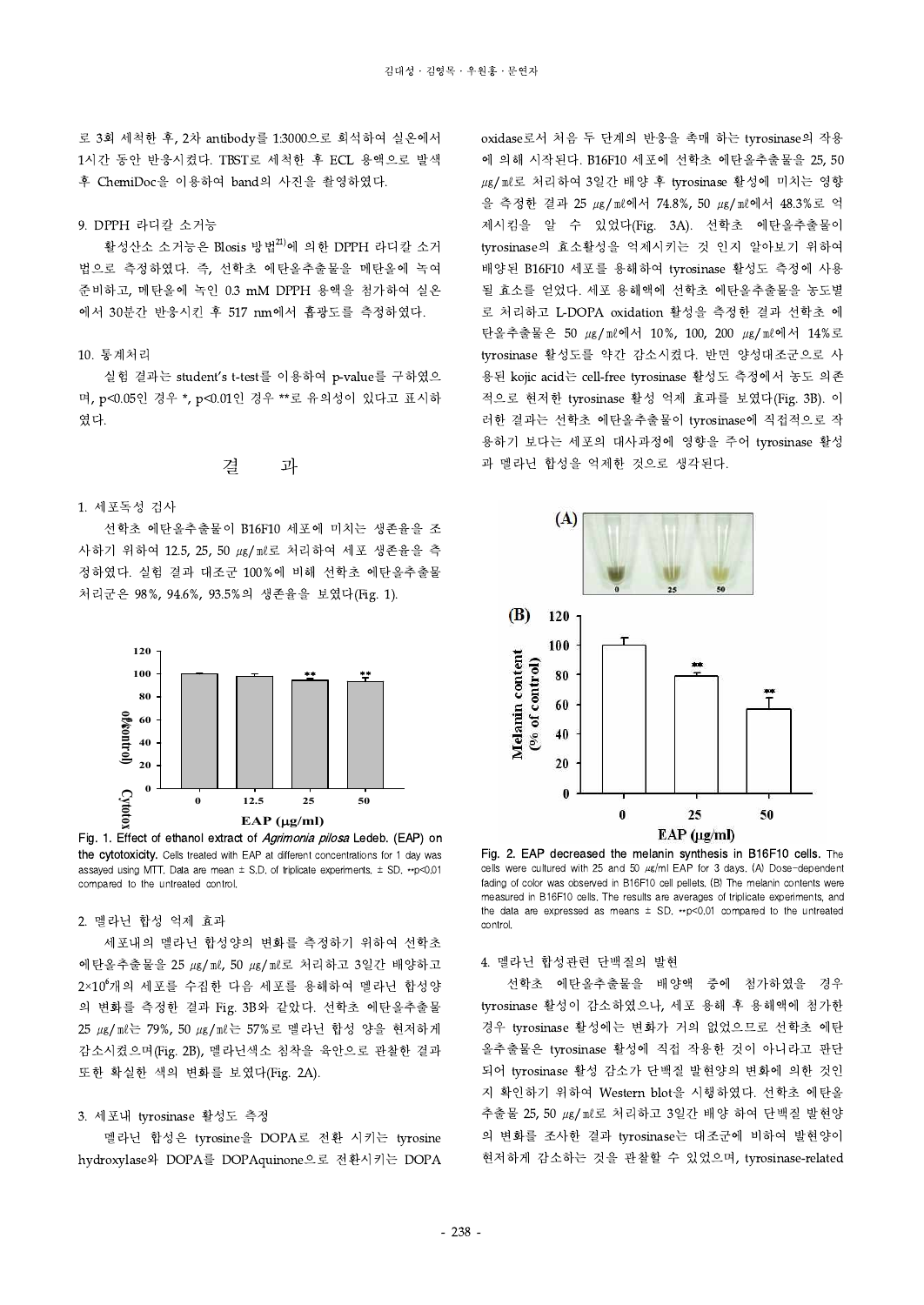

protein 1(TRP-1)과 tyrosinase-related protein 2(TRP-2) 모두 단 백질 발현양이 감소하였다(Fig. 4).

Fig. 3. Effect of EAP on tyrosinase activity and a cell-free system. (A) The cells were cultured with  $25-50 \ \mu\text{g/m}$  EAP for 3 days. Tyrosinase activity were measured in B16F10 cells. (B) To test their direct effects on tyrosinase, B16F10 tyrosinase activity was measured in a cell-free system, as described in Materials and Methods.  $25-200 \ \mu\text{g/m}$  of EAP was added to each well. The results are averages of triplicate experiments, and the data are expressed as means  $\pm$ S.D. \*p<0.05, \*\*p<0.01 compared to the untreated control.



Fig. 4. Effect of EAP on the tyrosinase, TRP-1, and TRP-2 protein expressions in B16F10 cells. B16F10 cells were incubated with EAP. After 3 days, cells were analysed using Western blotting as described in Materials and **Methods** 

#### 5. DPPH 라디칼 소거능

활성산소 소거능은 라디칼에 전자를 공여하여 산화를 억제 하는 능력, 즉 DPPH 라디칼 소거능 측정법을 이용하여 선학초 에탄올추출물의 항산화력을 측정하였다. 0.3 mM DPPH 용액에 선학초 에탄올추출물을 넣고 실온에서 30분간 반응시킨 후, ELSA reader로 517 nm에서 흡광도를 측정한 결과 대조군은 1.063 ± 0.06(100%)이었으며, 선학초 에탄올추출물 25, 50, 100, 150, 200 ㎍/㎖로 처리한 구간의 흡광도는 각각 0.78 ± 0.04(73%), 0.669  $\pm$  0.08(63%), 0.437  $\pm$  0.06(41%), 0.298  $\pm$ 



0.09(28%), 0.192 ± 0.03(18%)로 측정되었다(Fig. 5).

**120 EAP EAP EAP EAP EAP EAP EAP EAP EAP EAP EAP EAP EAP EAP EAP EAP EAP EAP EAP EAP EAP EAP EAP EAP EAP EAP EAP EAP EAP EAP EAP EAP EAP EAP EAP EAP EAP (** $\mu$ **g/ml)**<br> **EAP (** $\mu$ **g/ml)**<br> **DPPH** radical scavenging activity of EAP. The values are<br>
d as optical ensity and each column represents the mean  $\pm$  S.D. of at<br>
be experiments performed in triplicate. \*\*P<0.01 comp Fig. 5. DPPH radical scavenging activity of EAP. The values are expressed as optical density and each column represents the mean  $\pm$  S.D. of at EAP.

## 고 찰

\*\* 며 예로부터 설사약, 지혈제로 응용되어 왔다. 최근 연구에 따르 선학초는 장미과에 속하는 짚신나물의 전초를 이르는 것이 면 선학초 부탄올추출물이 NO/cGMP 계를 경유하여 혈관 이완 효과를 나타내었으며, 물추출물은 간 손상이 유도된 동물 모델에 서 대표적인 간 손상 지표인 AST, ALT 수치를 회복시켰다<sup>14)</sup>. 또 한 선학초 메탄올추출물은 여드름의 원인균인 Propionibacterium acnes에 대한 항균효과가 있음이 보고되었다 $^{22}$ . 그러 나 멜라닌 합성 조절에 관한 것은 아직 밝혀지지 않았다.

> 멜라닌 합성은 합성 과정 초기에 작용하는 tyrosinase에 의 해 시작되기 때문에 tyrosinase 활성 억제를 주 표적으로 하는 멜 라닌 합성 억제제를 찾기 위한 연구가 활발히 진행되고 있고, 그 중에서도 환경 친화적이고 피부 안정성이 우수한 한방화장품의 개발에 대한 관심이 높아지고 있다. 현재까지 tryrosinase 억제제 로 알려진 물질로는 4-hydroxy-anisole, 5-hydroxyindole 및 hydroquinone와 kojic acid, arbutin, oxyresveratrol 등이 있으며, 그 외에도 stilbene계 화합물인 α-viniferin, isoflavonoid 류인 ferulic acid가 알려져 있다 $^{23}$ . 최근 보고되어지고 있는 천연물들 은 녹나무, 싸리꽃, 교맥, 어성초 등이 보고되어 있다 $^{24-27}$ .

> 본 연구에서는 선학초 에탄올추출물이 멜라닌 합성에 미치 는 영향을 알아보기 위하여 B16F10 세포를 사용하여 tyrosinase 활성을 측정하였다. 기본 배지만 사용한 것을 대조군으로 하고, 선학초 에탄올추출물을 농도별로 처리하였을 때 세포내 tyrosinase 활성과 멜라닌 합성 양을 측정한 결과 세포내 tyrosinase 활성은 효과적으로 억제되었으며 멜라닌 합성 양의 현저한 감소를 나타냈다. Kojic acid는 tyrosinase 활성 부위의 구 리를 chelation하여 tyrosine에서 DOPA로 그리고 DOPA에서 DOPA quinone으로 진행되는 과정을 조절한다<sup>6</sup>. 본 실험에서 선학초 에탄올추출물에 의한 멜라닌 합성 억제가 tyrosinase 활 성에 대한 직접적인 억제효과로 인한 것인지 알아보기 위해 기 본 배지로만 배양한 B16F10 세포를 용해하여 얻은 효소액에 선 학초 에탄올추출물을 직접 처리하여 tyrosinase 활성을 측정하였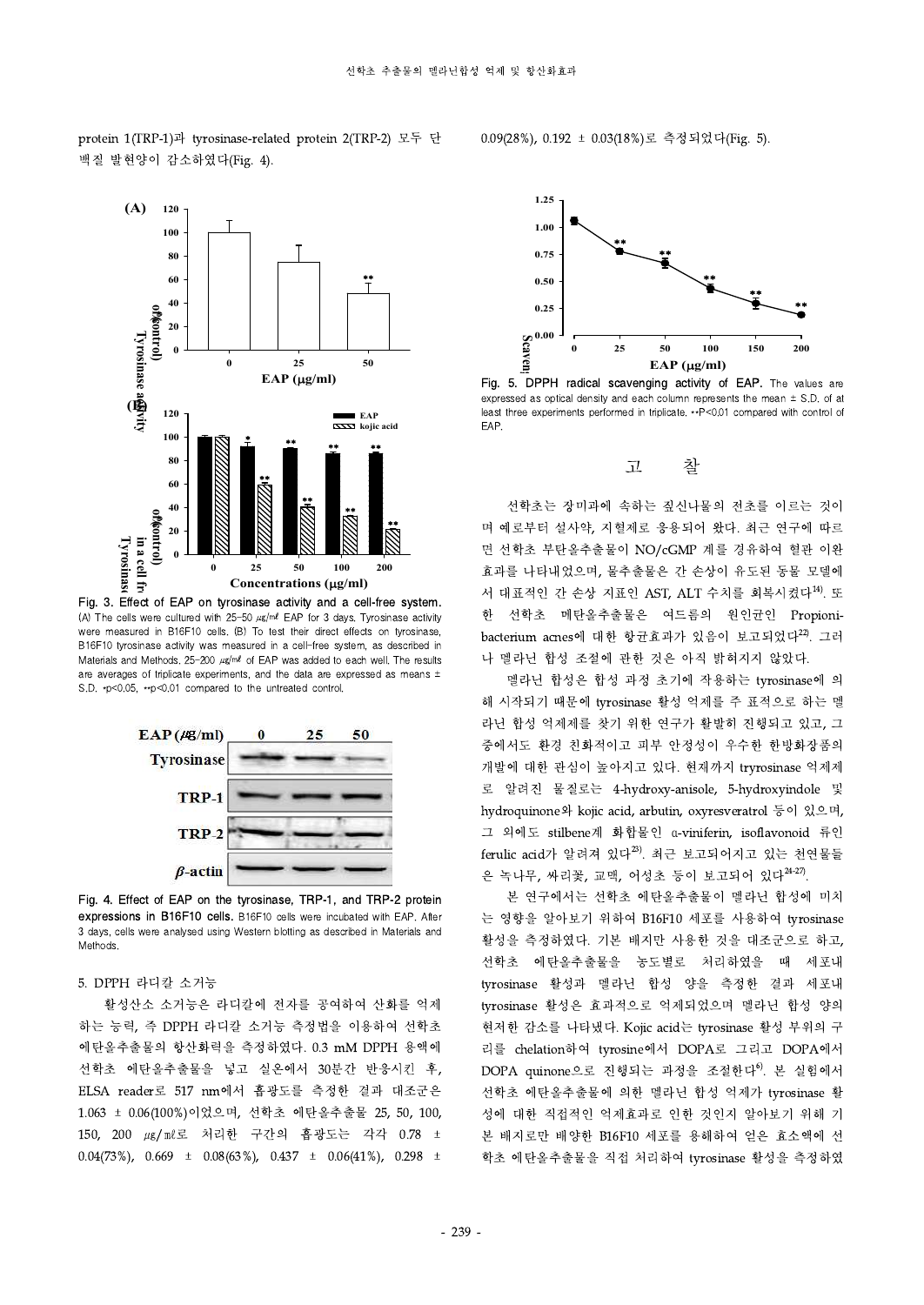다. 그 결과 tyrosinase 활성이 200 µg/ml에서 14%로 일부 억제 를 보인반면, 양성대조군으로 사용한 kojic acid는 농도 의존적으 로 tyrosinase 활성을 현저하게 억제시켰다. 선학초 에탄올추출 물이 tyrosinase 활성에 대한 직접적인 억제효과가 일부 나타나 기는 했지만, 세포내 멜라닌 합성의 현저한 억제 효과를 설명하 기에는 부족한 것으로 사료된다. 따라서 선학초 에탄올추출물은 tyrosinase에 직접 작용하여 효소활성을 억제하는 kojic acid와 달리 세포내 대사과정에 영향을 미쳐 tyrosinase 활성을 억제하 는 것으로 사료된다.

멜라닌 합성 중 가장 중요하다고 할 수 있는 tyrosinase 단백 질의 발현 조절 기전은 크게 전사 이전과 이후로 구분할 수 있 다. 전사 이전 단계 중 하나인 cAMP 경로는 피부 색소 침착을 조절하는 중요한 기전임은 잘 알려진 사실이다. 피부가 UV에 노 출되었을 때 멜라닌세포는 세포내 cAMP가 증가되고 이것의 하 류 신호전달 물질인 PKA가 활성화 된다. PKA는 전사조절 인자 로 알려진 CREB을 인산화 시킬 수 있고, 인산화된 CREB은 멜라 닌 생성 주 효소의 전사를 증가시키는 tyrosinase 프로모터 영역 에 결합하는 MITF의 발현을 증가시킨다. 멜라닌 생성의 증가를 유도하는 MITF는 ERK 경로를 통해 발현이 조절될 수 있다<sup>28-30)</sup>. 최근 C2-ceramide가 사람 멜라닌 세포에서 ERK 활성을 연장시 켜 멜라닌 생성을 조절한다고 보고하였다.C2-ceramide는 ERK 의존적으로 MITF의 Ser-73을 인산화 함으로서 proteasome을 경 유한 MITF 분해를 유도하고 전사 수준에서 tyrosinase 발현을 억 제시킨다31). 전사 이후 과정에는 tyrosinase 활성을 직접적으로 억제함으로써 멜라닌 생성을 감소시키거나, tyrosinase의 glycosylation을 저해하여 tyrosinase의 성숙을 방해하고 완전히 성숙되지 못한 tyrosinase는 ubiquitin-proteasome 경로를 통해 분해되는 경로 등이 있다. 본 실험에서 선학초 에탄올추출물은 tyrosinase 단백질 발현을 효과적으로 억제시켰다. 이러한 결과 가 전사 수준이나 단백질 합성 또는 성숙과정 중에 일어났을 가 능성이 있지만 선학초 에탄올추출물의 멜라닌 합성 억제효과는 tyrosinase 단백질 발현의 감소로 인한 것임을 확인 하였다. 현재 선학초 에탄올추출물의 미백효과를 나타내는 기전을 밝히기 위 해 실험 중에 있다.

최근 들어 인간의 수명이 증가함에 따라 노화 및 각종 퇴행 성 질환과 심혈관계 질환 등의 질병에 관심이 커지고 있으며, 그 원인이 활성산소에 기인된 것이라는 보고가 있다<sup>32)</sup>. 생체 내에서 에너지 생산을 위한 대사 과정 중 발생하는 활성산소는 불안정 하고 반응성이 매우 강하여 세포의 구성 성분인 지질, 단백질, 당 및 DNA 등을 손상시킨다. 특히 피부는 자외선에 의한 광학적 반응을 통해 활성산소를 생성하는데, 이러한 활성산소는 피부의 항산화 방어체계의 균형을 붕괴시켜 피부 세포 및 조직의 손상, 피부 탄력 감소와 주름살 및 기미 주근깨 등의 피부 노화, 세포 사멸 등을 초래한다. 본 실험에서 선학초 에탄올추출물의 항산화 효능을 알아보기 위하여 DPPH 라디칼 소거능을 측정한 결과 우 수한 DPPH 라디칼 소거 효능이 있음을 나타내었다. 따라서 선 학초 에탄올추출물은 미백효과 뿐만 아니라 활성산소에 대한 방 어체계를 향상시켜 노화를 지연시키고 각종 질병을 예방하기 위

한 후보 물질로서 가능성이 있다고 사료된다.

결 론

B16F10 세포에서 선학초 에탄올추출물의 미백효과를 알아 보기 위하여 다양한 농도로 처리한 후 세포독성, tyrosinase 활성 억제, 멜라닌 양의 변화 및 멜라닌합성 관련 단백질의 발현 양을 측정하였다. 또한 DPPH 라디칼 소거법을 이용하여 활성산소 소 거능을 측정하여 다음과 같은 결과를 얻었다. 선학초 에탄올추출 물 처리 시 세포내 tyrosinase 활성도와 멜라닌 합성이 현저하게 감소하였으며, Western blot 결과 tyrosinase 단백질 발현이 현저 하게 감소하였다. 또한 우수한 DPPH 라디칼 소거 효능을 갖고 있는 것으로 나타났다.

## 감사의 글

이 논문은 2009학년도 원광대학교 교비지원에 의하여 수행 되었음.

## 참고문헌

- 1.Bell, A.A., Weeler, M.H. Biosynthesis and function of fungal melanin, Ann Rev Phtophathol 24: 411-451, 1986.
- 2. Chen, J.S., Wei, C., Marshall, M.R. Inhibition mechannism of Kojic acid on polyphenol oxidase. J Agric Food Chem 39: 1897-1901, 1991.
- 3. Urabe, K., Aroca, P., Tsukamoto, K., Mascagna, D., Paulumbo, A., Prota, G., Hearing, V.J. The inherent cytotoxicty of melanin precursors. Biochim Biophys Acta 1221: 272-278, 1994.
- 4. Alaluf, S., Heath, A., Carter, N., Atkins, D., Mahalingam, H., Barrett, K., Kolb, R., Smit, N. Variation in melanin content and composition in type V and VI photoexposed and photoprotected human skin: the dominant role of DHI. Pigment Cell Res 14: 337-347, 2001.
- 5. Maeda, K., Fukuda, M. Arbutin: mechanism of its depigmenting action in human melanocyte culture. J Pharmacol Exp Ther 276: 765-769, 1996.
- 6. Battaini, G., Monzani, E., Casella, L., Santagostini, L., Pagliarin, R. Inhibition of the catecholase activity of biomimetic dinuclear copper complexes by kojic acid. J Biol Inorg Chem 5: 262-268, 2000.
- 7. Ando, H., Funasaka, Y., Oka, M., Ohashi, A., Furumura, M., Matsunaga, J., Matsunaga, N., Hearing, V.J., Ichihashi, M. Possible involvement of proteolytic degradation of tyrosinase in the regulatory effect of fatty acids on melanogenesis. J Lipid Res 40: 1312-1316, 1999.
- 8.Ando, H., Wen, Z.M., Kim, H.Y., Valencia, J.C., Costin,